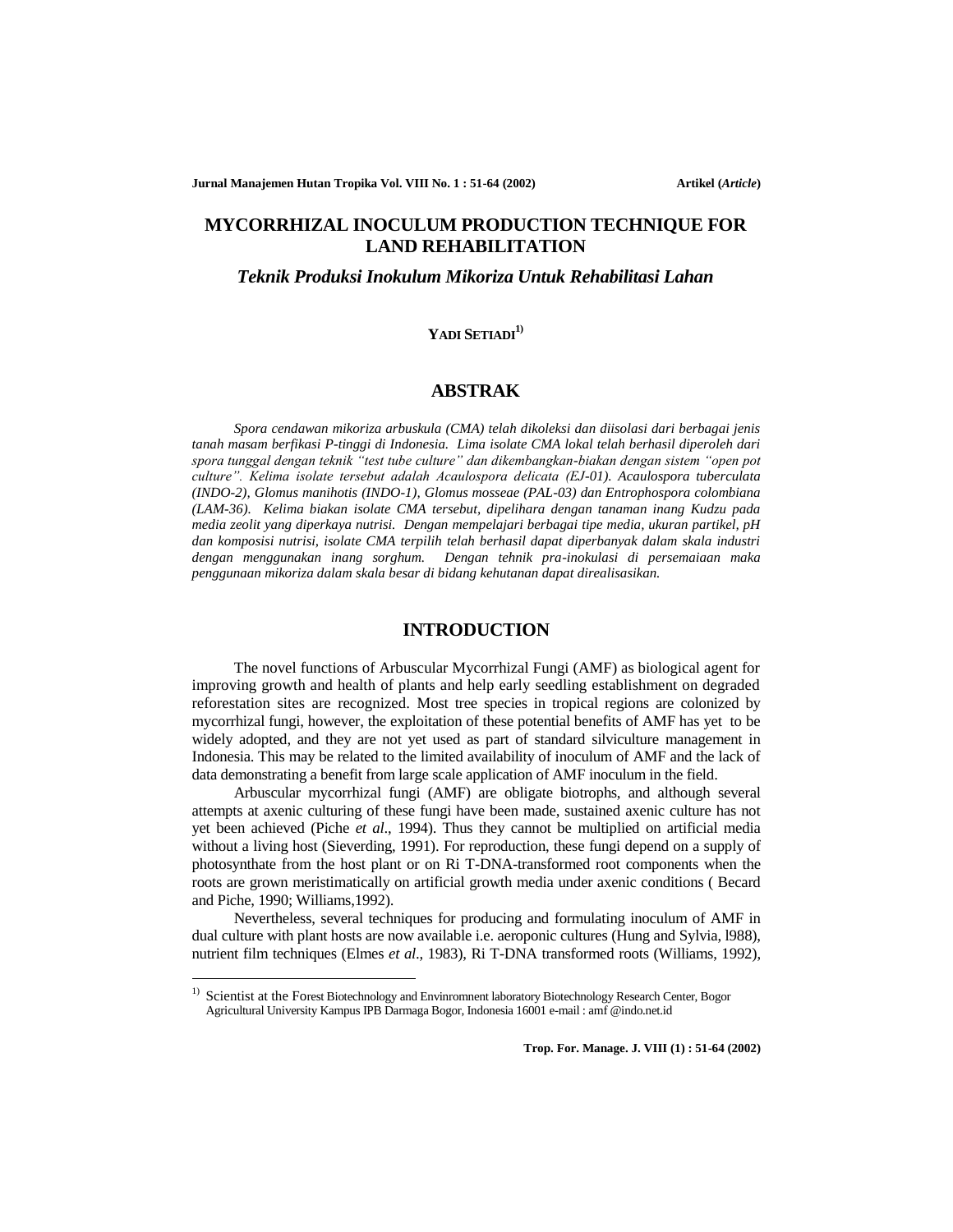alginate beads (Strullu and Plenchette, 1991), and hydrogels (Hung *et al*., 1991). The culturing of AMF on plants grown in disinfected soil or in inert soil-less media, however, remains the most frequently used technique (Feldmann and Idczak,1992; Sylvia and Jarstfer,1994).

Soil-less cultures can be used to produce high quality inoculum of AMF, with a propagule number much greater than that achieved in the soil-based methods used in the past. Using soil-less media also avoids the need for sterilization of the media necessary to remove detrimental organisms, and also allows better control over the physical and chemical characteristics of the growth media. Soil-less media are more uniform in composition, and better aeration is often possible compared with soil (Sylvia and Jarstfer, 1994).

Limited success in the propagation of tropical AMF has frequently be reported and this is often due to an inappropriate selection of host and medium, or the use of unsuitable environmental conditions (Dodd and Thompson, 1994). The current procedures for the establishment of pure pot cultures of AMF have mainly been developed for temperate species collected from soils of neutral pH with moderate to high fertility. The adoption of similar procedures for the culture of AMF collected from tropical conditions (especially from acidic poor soils) is not always satisfactory.

This paper explained the practical procedure for bulking up of mycorrhizal inoculum for tropical conditions, that may be used for reforestation activities, thus application of mycorrhizal inoculum as an alternative low input technology for rehabilitated degraded forest can be recommended.

## **MATERIALS AND METHOD**

### **Tube Culture Establishment**

#### *Spore preparation*

Spores of tropical AMF were extracted by wet sieving and decanting from kudzu (*Pueraria javanica*) pot cultures. Under a dissecting microscope, apparently healthy spores were selected, and transferred into a small Petri dish (3 cm diam). While transferring the spores, transference of debris such as fine colonised roots, small fragments of hyphae, and organic matter was avoided, as this can introduce other AMF as contaminants. Spores were then surface-sterilized with 0.05% (w/v) sodium hypochlorite for 3 min and washed in several changes of distilled water.

### *Seed germination and inoculation*

Scarified seeds of kudzu and bahia grass ( *Paspalum notatum*), were surface-sterilized with 30%  $(v/v)$  chlorox for 15 min, and washed several times prior to germination on steamsterilised terrageen. The seedlings with radicles 2-3 cm long were gently removed from the substrate (see section 2.5), and immersed in sterile water to remove the adherent particles from the root surface. The seedlings were then transferred to Petri dishes (9 cm diam) layered with sterile dry tissue paper (Whatman no 1).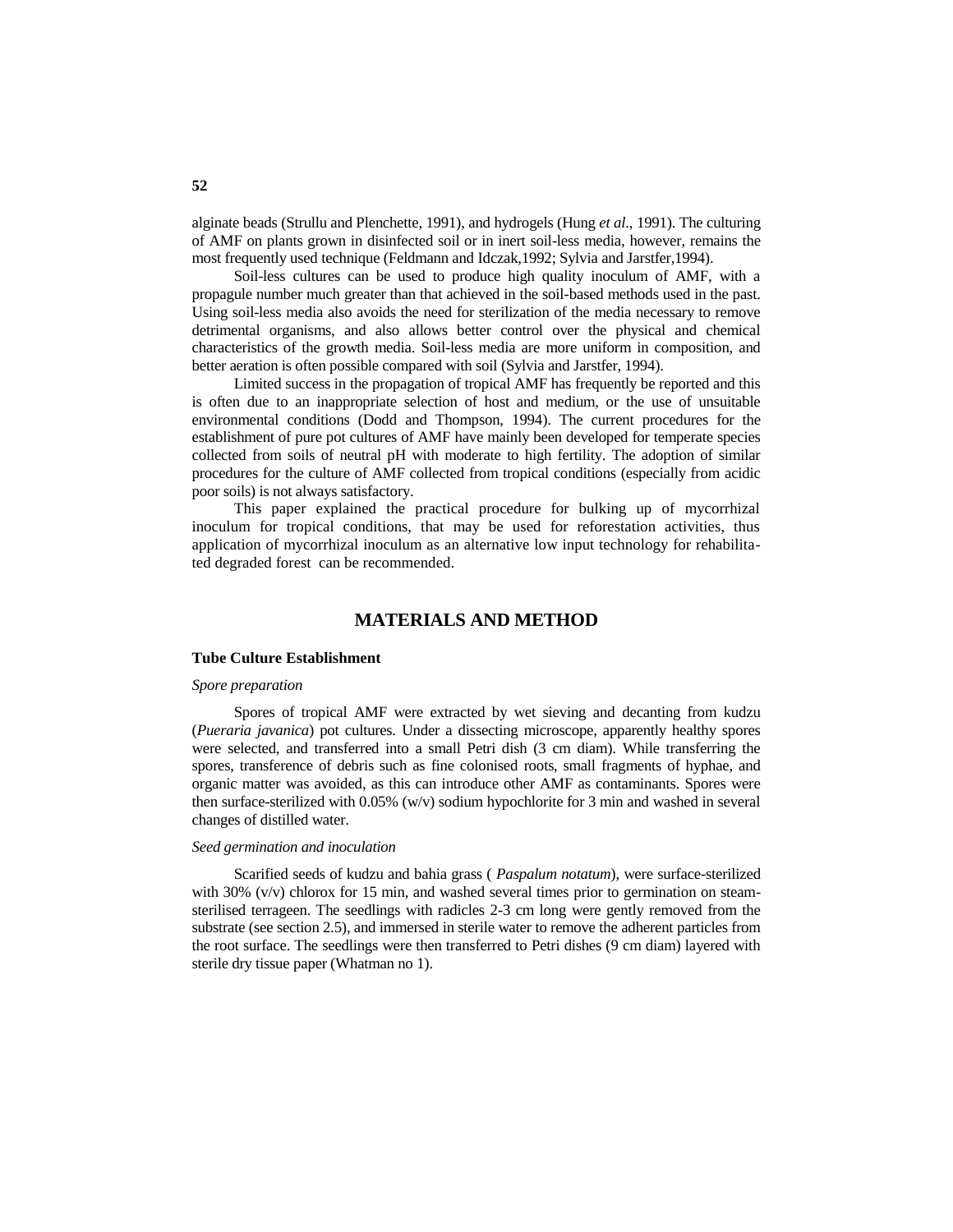A single surface-sterilized spore was then placed near the root tip of kudzu, or on the roots of bahia grass using fine forceps. This procedure was carried out under the dissecting microscope (x40 magnification) to ensure the spores were clearly placed near the root tips.

### *Culturing in test tubes*

Large test tubes  $(2 \text{ cm } \text{diam } x \text{ 15 cm } \text{ length})$  were partially filled with  $13 \text{ g of sieved}$ (1.4 mm mesh sieve) terragreen. This media was moistened with 12 ml half-strength Hoaglands (-P) solution which had been adjusted to a pH similar to that of the original soil from which the AMF originated. The tubes were then steam-sterilized at 121  $^{\circ}$ C for 15 min. After the tube had cooled, inoculated seedlings were transplanted into each test tube by placing the seedling between the glass and substrate. The tubes were then plugged with cotton wool and the rooting zone covered in aluminium foil. The tubes were placed in the growth room (temp 20°C, PAR 300 µmol m<sup>-2</sup> s<sup>-1</sup>, with continuous light) for two weeks before being transferred to the greenhouse for a further 4-6 weeks under ambient tropical conditions. The tubes were re-moistened every two weeks by gently removing the cotton wool plug and pipetting 5 ml of sterile water onto the growth medium.

#### *Checking the rate of colonization by AMF*

Two to three weeks after inoculation, root colonization was checked by opening the foil and exposing the root zone. The unopened tubes were directly examined under a dissecting microscope, and root colonization was recognized by observing the presence of extramatrical mycelium near the root or on the glass surface. After 6-8 weeks in the glass tube, the colonized roots of seedlings were checked by removing them from the tube and examining them under a dissecting microscope. Those confirmed to have extramatrical mycelium of AMF were transplanted into open pot cultures in the greenhouse as described below.

#### **Pot culture Establishment**

#### *Substrate preparation*

In earlier work, untreated terragreen had been used successfully for culturing tropical AMF. The particle sizes of this substrate, however, are heterogenous. In order to improve the homogeneity, the substrate was sieved through a 1.4 mm mesh. Particles retained in the sieve were then used as a substrate for culturing tropical AMF. To remove any remaining fine particles (which also contain a high level of plant-available nutrients), the substrate was washed in running water until the wash water was clean. It was discovered that the nutrient content of terragreen after washing was not sufficient to support the growth of the host plant as well as supporting mycorrhizal development. To overcome this deficiency, the terragreen was soaked overnight in half-strength Hoagland's solution minus-P (INVAM, 1991) with the pH of the solution adjusted as described previously.

After the excess solution was drained, the substrate was dried and pasteurized in the oven at 80-90  $\mathrm{^0C}$  for 24 h. After cooling the treated terragreen was used directly as a suitable medium for establishment of AMF in pot culture.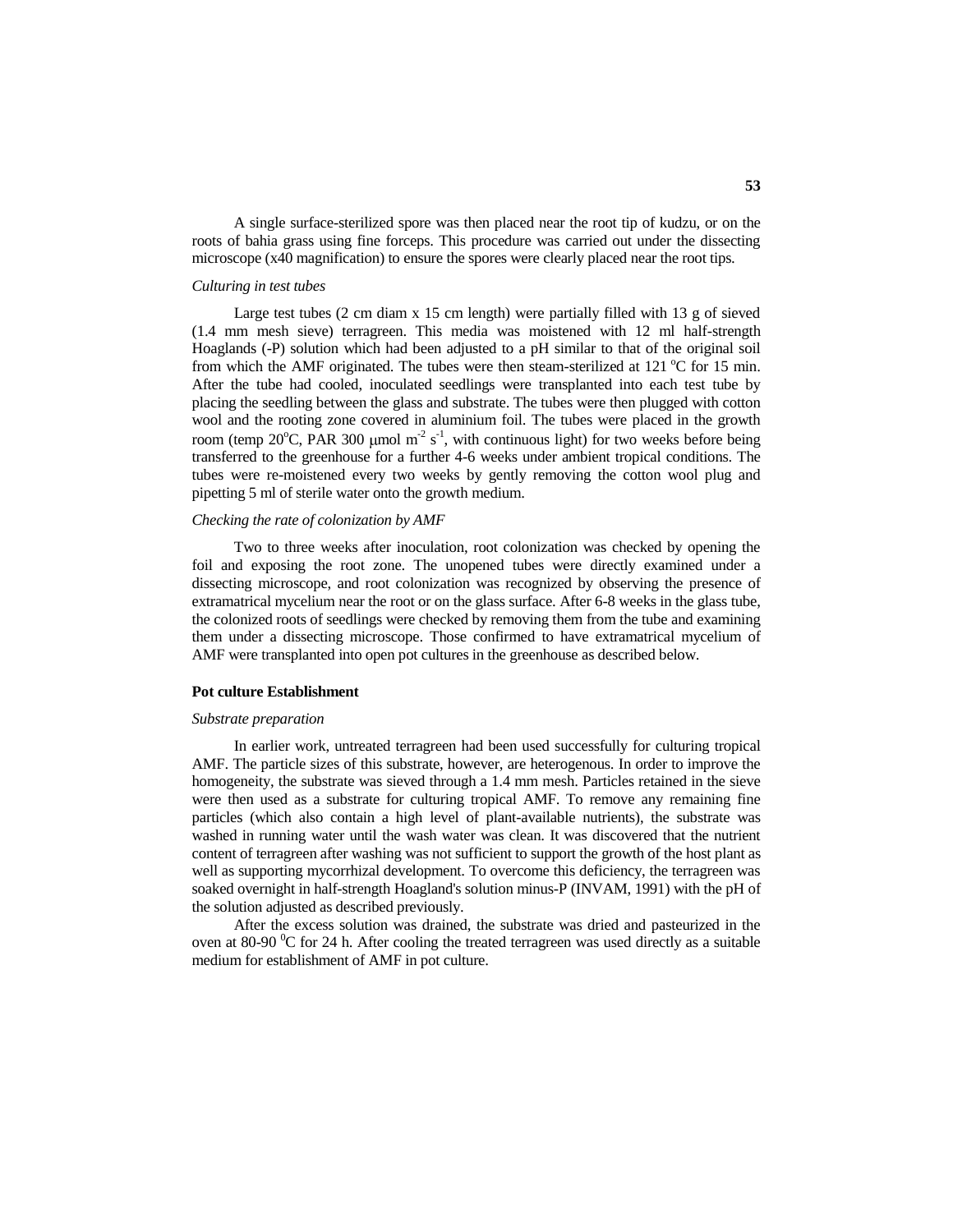#### *Harvesting of tube cultures and potting cultures establishment*

After 6-8 weeks growth in the test tube, colonized seedlings were harvested in one of two ways. Firstly, by direct transplanting, after shaking the tube and gently removing the whole seedling using forceps. Each seedling was then transplanted into a plastic pot (capacity 150 ml) containing moistened treated terragreen. The second technique involved the harvesting of the colonized roots of the seedling. The contents of the tube were allowed to dry, and were then shaken out, and the entire root of the seedling was placed in a petri dish and carefully washed to remove the adherent particles. It was then transferred into another Petri dish containing distilled water and examined under a dissecting microscope. Colonized roots with mycelium and young spores were selected and cut into 1-2 fragments. These fragments were used as inoculum for starting new pot cultures of AMF. Two pieces of root fragments were inoculated onto roots of one-week old bahia grass or kudzu seedlings, then transplanted into plastic pots contained treated terragreen (capacity 150 ml).

### *Maintaining pot cultures and harvesting inoculum of AMF as starter*

The pots containing inoculated plants were placed in the greenhouse. Nutrients were added every week using 25 mls half-strength Hoagland's solution (-P) per pot, in addition to daily watering. One month after inoculation, root colonization and culture purity were checked by taking a small root sample and placing it into a Petri dish and checking for the presence of extramatrical hyphae under a dissecting microscope. Plants which had good colonization and were free of contamination were carefully taken out. The ends of the roots were trimmed before each plant was re-potted into bigger plastic pots (capacity 0.6-3 L) containing treated terragreen. They were maintained for a further 2-3 months in the greenhouse. After this period the plant shoots were pruned, and the substrate allowed to dry *in situ* for one week. The substrate containing roots and spores was then ready for use as STARTER inoculum. This inoculum was used as starter for bulking-up tropical AMF inoculum.

#### **Bulking-up of Inoculum of Tropical AMF**

The starter inoculum of the four indigenous AMF i.e. *G. manihotis* (INDO-1), *G. mosseae* (PAL-03), *A. tuberculata* (INDO-2) and *A. delicata* (EJ-01) and also three exotic AMF i.e. *Gigaspora rosea* Becker & Hall (INVAM-FL105), *Glomus etunicatum* Becker & Gerd (INVAM-FL216), *Glomus clarum* Nicolson & Schenck (originally from Assateague island, USA collected by C.Walker) were bulked-up using the procedure described above. A slight modification involved the use of treated zeolite as the medium instead of terragreen and the use of the fertilizer VITAFEED-102 (18-0-36) at the rate of 333 mg  $L^{-1}$  as the nutrient solution instead of half-strength Hoagland's solution (-P). Plastic cups (capacity 250 ml) were filled with treated zeolite and moistened with VITAFEED-102 solution. Using sterile forceps, a hole approximately 2 cm in diameter and 3 cm deep was made on the surface of zeolite in each pot. One teaspoonful (about 10 g) of the crude inoculum of indigenous or exotic AMF were then placed in the hole. Each pot was then planted with pre-germinated bahia grass or kudzu. The plants were then arranged in the greenhouse at the Faculty of Forestry IPB, Bogor.Maintenance, including watering, addition of nutrient solution, checking for root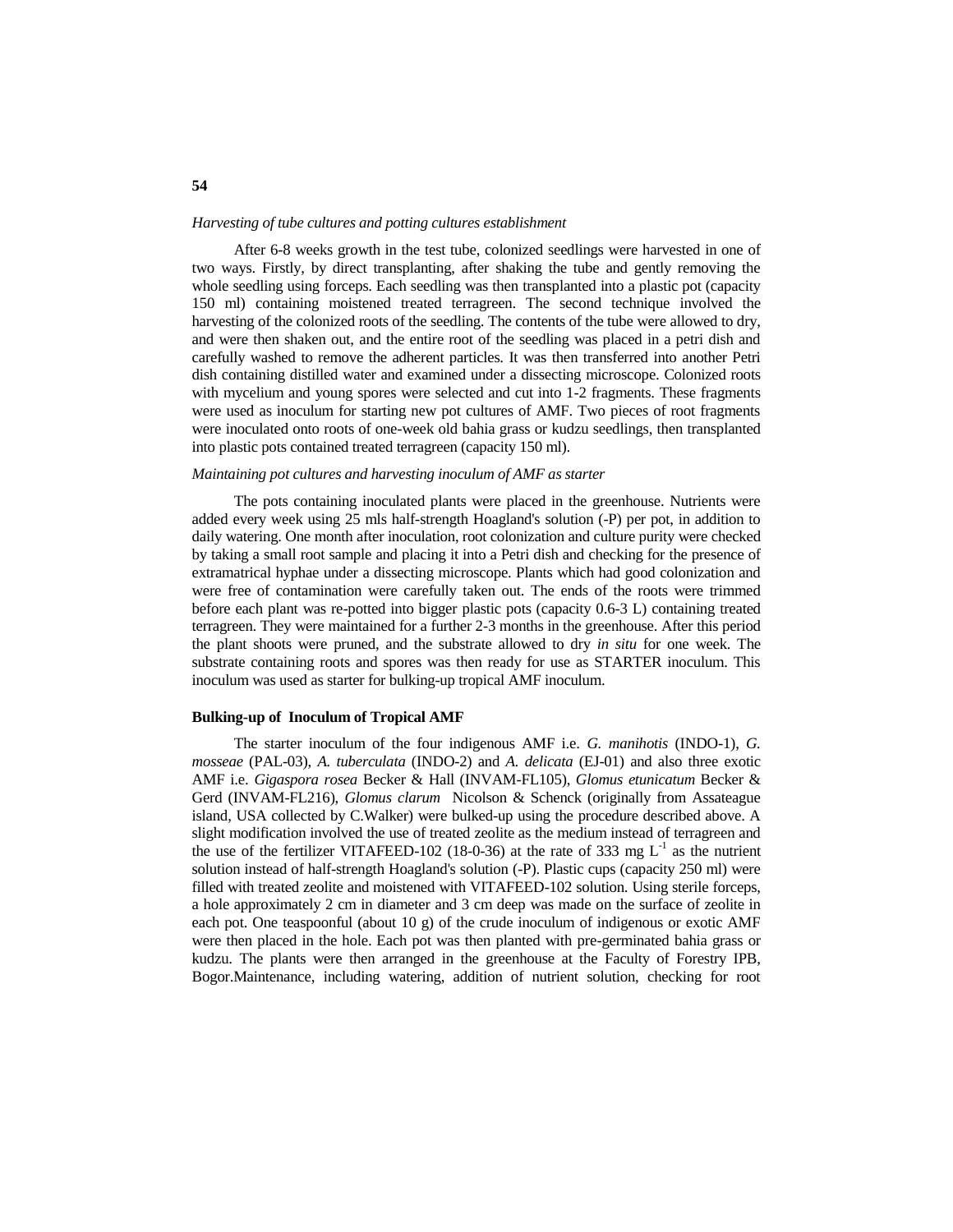colonization, transplanting to bigger plastic pots (capacity 1 L), drying and harvesting (after 4 months), were carried out as previously described.

### **Effect of Different Host and Medium Combinations on Sporulation of Tropical AMF**

To improve inoculum production, different combination of host and local medium was tested following procedure above.

### *Inoculum preparation*

The colonized roots were harvested and separated from the starter inoculum and cut into small (0.5-1 cm length) fragments for use as inoculum in this experiment.

### *Substrate preparation*

Three different local substrates, zeolite, inolite and river sand were sieved, washed and fertilized with VITAFEED-102, then pasteurised. The prepared substrates were then placed in 250 ml plastic cups.

### *Seed germination and pre-transplant inoculation*

Plastic boxes (24 cm long, 15 cm wide and 6.5 cm deep) were filled with pasteurized zeolite to a depth of 3 cm. To permit drainage, 6 holes (diam 4 mm) were made in the base of the box. The chopped root inoculum was evenly spread over the surface of the zeolite and then a further 2 cm depth of zeolite was placed over it. This was used as the seed bed on which seeds of kudzu, bahia grass or sorghum were germinated.

### *Potting and maintenance*

Two-week-old seedlings of bahia grass, kudzu and sorghum were gently removed from the seed bed using sterile forceps, and transferred to Petri dishes containing distilled water. The roots of each seedling were checked under a dissecting microscope for the presence of extramatrical hyphae. Colonized seedlings were transplanted into 250 ml plastic cups containing either treated zeolite, inolite or river sand previously moistened with VITAFEED-102 solution. Pots were placed in the laboratory at room temperature for 3 days before being laced in the greenhouse at the Faculty of Forestry IPB,Bogor. Every week, the plants were fertilized with 25 ml of VITAFEED-102 solution, in addition to daily watering.

### *Data collection and analysis*

Nine treatment combinations e.g. three substrates (zeolite, inolite and river sand) and three hosts (kudzu, bahia grass and sorghum) were used for each fungus. Each experiment was laid out in a randomized block design with five replicates. Two weeks after transplanting, and at 4 week intervals thereafter, spore development was monitored by taking and checking root samples. The samples were transferred into Petri dishes containing water and observed either directly under the dissecting microscope or by mounting the samples on slides in PVLG and observing them under the x40 objective of a compound microscope. After 14 weeks the plants were dried *in situ* for 2 weeks and then harvested. Roots of the host plant were gently separated from the substrate which was then mixed thoroughly. Twenty five grams sample of crude inoculum was then taken to count the number of extraradical spores. The spores were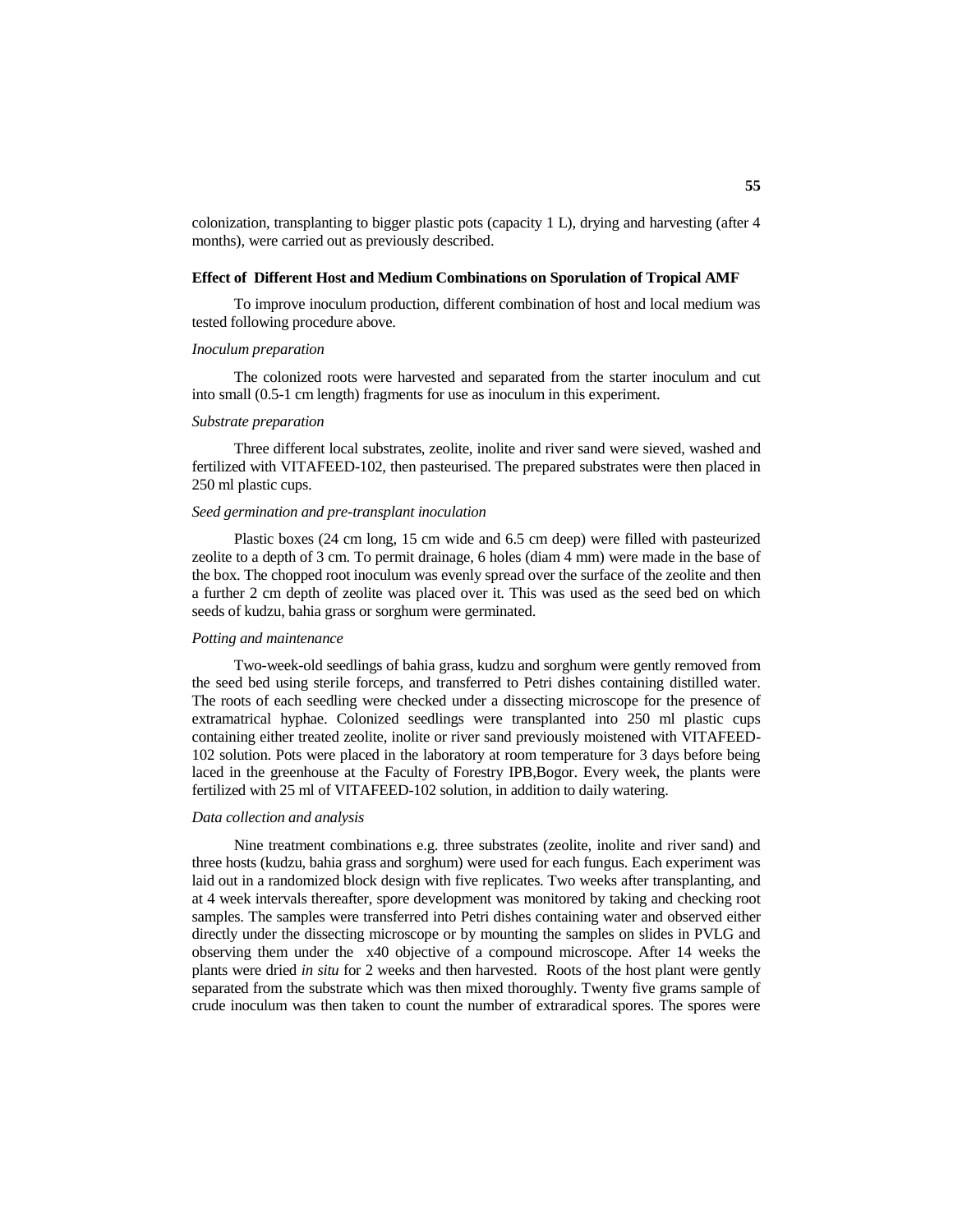extracted by wet-sieving and decanting and transferred to a Petri dish on which a gridline scale had been previously marked on the base. They were then counted under a dissecting microscope. Only free spores were counted which may lead to an underestimate for spores of *G*. *clarum* (CLAR-17) and *G. manihotis* (INDO-1) which can also be formed inside the roots. Counts of spore numbers were subjected to ANOVA and the treatment means were further separated by Duncan's multiple range test (DMRT) for the significant differences at P< 0.05.

## **R E S U L T S**

### **Test tube Culture Technique**

By using the test tube culture techniques (Setiadi, 1996), three species of indigenous AMF i.e. *G. manihotis* (INDO-2), *A. tuberculata* (INDO-2), *G. mosseae* (PAL-03) and one species of exotic AMF *G.clarum* (CLAR-17) were successfully obtained in pure pot-culture. The success rate (number of tubes colonized) using this technique varied according to the isolates and the host (see Table-1). Using bahia grass as a host, 80% of the plants in tubes inoculated with *G. manihotis* were colonized, whilst the corresponding figure for *A. tuberculata* was 55%, for *G. mosseae* it was 45%, and for *G. clarum* it was 70%. However, if kudzu was used as the host the success rate was reduced i.e. for *G. manihotis*, 25% success, for *A. tuberculata* 15% and for *G. mosseae* 10%. Single-spore cultures of *A. delicata* failed to establish using this technique both on bahia grass and on kudzu. To check the suitability of the test tube technique as a culture system of AMF, multispore (20 spores per plant) cultures were also tested. The success rate using multispore inoculum was increased relative to single spore inoculum for each fungus tested using either host (see Table-1). A 100% success rate was achieved for both *G. manihotis* and *A. tuberculata* cultured on either kudzu or bahia grass. A success rate of 100% was also achieved for *G. clarum* cultured on bahia grass. For *G. mosseae* cultured on bahia grass and kudzu the success rates were 60% and 20% respectively.

Although the culturing attempts for *A. delicata* using single spores failed, when multispores were used the success rate was increased to 40% on bahia grass and 20% in kudzu. In general, in all the attempts at culturing of single or multispore inoculum, the number of host plants of bahia grass colonized was higher than for kudzu, for each fungus tested.

|               |             | Number of Plant Colonized/Number of Plant |        |          |       |      |
|---------------|-------------|-------------------------------------------|--------|----------|-------|------|
| Culture type  | Host        | Inoculated                                |        |          |       |      |
|               |             | $CLAR-17$                                 | INDO-1 | $INDO-2$ | EJ-01 | PAL  |
| Single spores | bahia grass | 15/19                                     | 16/20  | 11/20    | 0/20  | 9/20 |
|               | kudzu       | ND                                        | 5/20   | 3/20     | 0/20  | 2/20 |
| Multi-spores  | bahia grass | 10/10                                     | 10/10  | 10/10    | 4/10  | 6/10 |
|               | kudzu       | ND                                        | 10/10  | 10/10    | 2/10  | 2/10 |

Table-1. Number of successful cultures for single and multispore attempts using AMF in test tube cultures using kudzu or bahia grass as a host

 $ND = no data$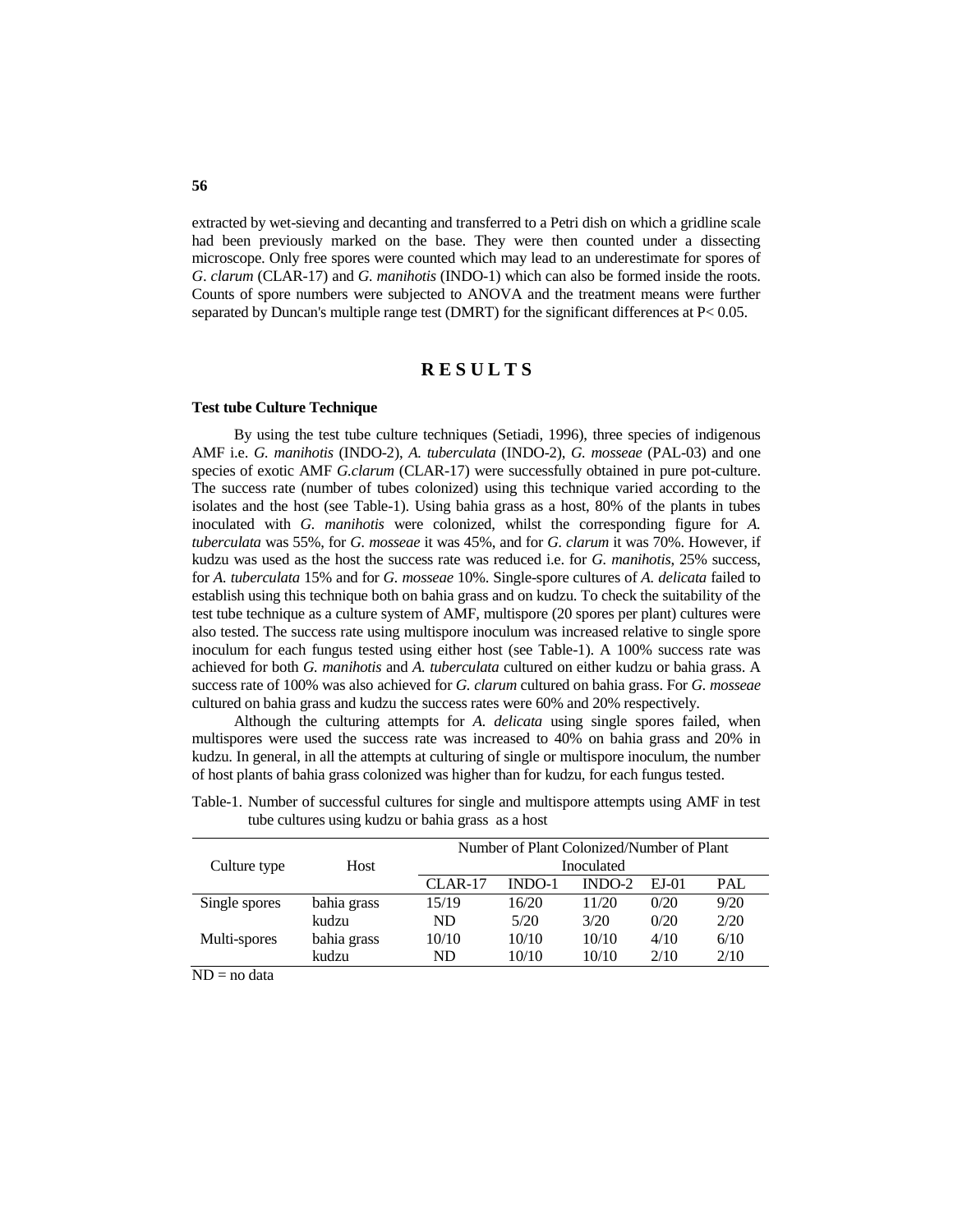### **Starter Inoculum Development**

Starter inoculum was initiated by transferring a colonized seedling from the test tube into an open pot (150 ml). The success rates after transplanting, either from direct transplanting or by using colonized roots of the seedlings are presented in Table-3. Using colonized roots, a success rate of 100% was achieved for isolates INDO-1, INDO-2, EJ-01 and PAL-03 either using bahia grass or kudzu. A success rate of 100% was also achieved for isolate CLAR-17 on bahia grass. However, a lower success rate was obtained when direct transplanting was used. For example a success rate of 90% was obtained for isolate INDO-1 using bahia grass as a host and 40% using kudzu as a host. For isolate INDO-2, the corresponding values were 60% for bahia grass and 40% for kudzu. The cultures established on these hosts (as shown in Table-3) were maintained as starter cultures to be bulked-up. In general, the success rate when transferring colonized plants (from the test tube) using colonized roots of either host was higher than for direct transplanting. But, when direct transplanting was carried out, higher success rates were obtained for bahia grass than for kudzu. It was also noted that in acid media (pH 4.3-6.4), bahia grass grew relatively better than kudzu, but in alkaline media (pH 7.2-8.2) kudzu grew more strongly than bahia grass (Table- 2)

| <b>Cultural Practices</b>                 | <b>Tropical AMF Host</b> |              |  |  |
|-------------------------------------------|--------------------------|--------------|--|--|
|                                           | Kudzu                    | Bahia grass  |  |  |
| Growth on acid media $($ pH 4.3-6.4)      | $++$                     | $+++$        |  |  |
| Growth on alkaline media (pH 7.2-8.2)     | $+++$                    | $^{+}$       |  |  |
| Relative drought tolerance                | $+++$                    | $++$         |  |  |
| Relative high temperature tolerance       | $++$                     | $+++$        |  |  |
| Germination treatment necessary           | yes                      | no           |  |  |
| Time for seed to germinate                | $3-6$ days               | $8-14$ days  |  |  |
| Seed viability after storage              | high-moderate            | low-very low |  |  |
| Need <i>Rhizobium</i> symbiont            | yes                      | no           |  |  |
| Maintenance inputs                        | medium                   | low          |  |  |
| Sensitivity to spider mites in greenhouse | high                     | low          |  |  |

Table- 2. Comparison of bahia grass and kudzu for culturing tropical AMF isolates

Note: '+' is intended to be indicative of comparative relative values

### **Bulking-up of Tropical AMF Inoculum**

The four indigenous AMF isolates (INDO-1, INDO-2, PAL-03 and EJ-01) and also *G. clarum* (CLAR-17) were bulked-up using either kudzu or bahia grass as the host. Soilles medium of zeolite was used as a potting medium in open pot culture in either 250 ml or 1000 ml pots, following the procedure described previously. The number of spores produced in these two different pot sizes are presented in Table- 3. In general, the density of spores produced in the small pots were almost 2-3 times higher than the density of spores produced in the bigger pots for each species of AMF using either bahia grass or kudzu. The density of spores in small pots, however, varied according to the AMF tested and the host, but the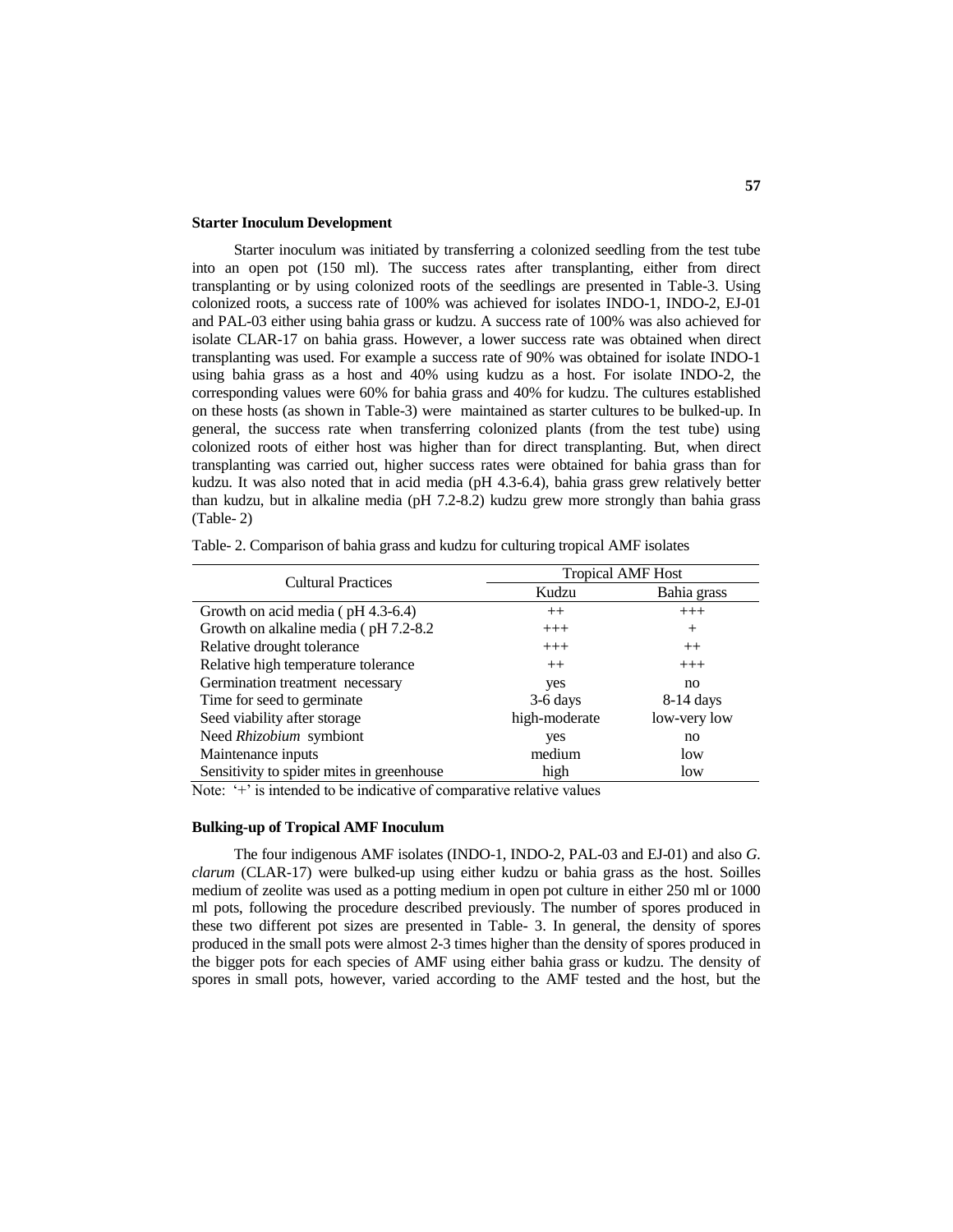density of spores of each AMF isolate produced in bigger pots using kudzu as a host, were always higher than those obtained on bahia grass but these differences were not significant.

Table- 3. Number of successful cultures establishment following transfer of tropical AMF by direct transplanting or by using colonized roots

| Host              | Transfer<br>Technique | Number of Plants Colonized/Number of Plants |          |         |               |       |  |
|-------------------|-----------------------|---------------------------------------------|----------|---------|---------------|-------|--|
|                   |                       | Inoculated                                  |          |         |               |       |  |
|                   |                       | $INDO-1$                                    | $INDO-2$ | $EJ-01$ | <b>PAL-03</b> | CLAR  |  |
| <b>Bahiagrass</b> | Direct                | 9/10                                        | 6/10     | ND      | ND            | ND    |  |
|                   | Root                  | 10/10                                       | 10/10    | 10/10   | 10/10         | 10/10 |  |
| Kudzu             | <b>Direct</b>         | 4/10                                        | 4/10     | ND      | ND            | ND    |  |
|                   | Root                  | 10/10                                       | 10/10    | 10/10   | 10/10         | ND    |  |

 $ND = no data$ 

Table-4. Number of spores of AMF per 25g inoculum, after bulking-up in 250 ml and 1000 ml pots containing zeolite using kudzu or bahia grass as hosts

|                        | Host        |                  | Pot Size          |  |  |
|------------------------|-------------|------------------|-------------------|--|--|
| <b>AMF</b> Species     |             | $250 \text{ ml}$ | $1000 \text{ ml}$ |  |  |
| G.manihotis (INDO-1)   | bahia grass | 580 a            | 263a              |  |  |
|                        | kudzu       | 671 a            | 272 a             |  |  |
| A.tuberculata (INDO-2) | bahia grass | 782 a            | 226a              |  |  |
|                        | kudzu       | 834 a            | 273a              |  |  |
| G.mosseae (PAL-03)     | bahia grass | 279a             | 84 a              |  |  |
|                        | kudzu       | 158 a            | 125a              |  |  |
| A.delicata (EJ-01)     | bahia grass | 1068a            | 555 a             |  |  |
|                        | kudzu       | 992 a            | 657 a             |  |  |
| G.clarum (Clar-17)     | bahia grass | 239a             | 75 a              |  |  |
|                        | kudzu       | 304 a            | 87 a              |  |  |

Means with the same letter within columns of each isolate of AMF are not significantly different at P<  $0.05$ 

#### **Effect of Different Host and Medium Combinations on Sporulation of Indonesian AMF**

The nine combinations of three different local substrates and three AMF host plants were tested for the promotion of sporulation of the AMF (Table-5). Statistical analysis showed that the choice of host and the medium, either as single factors or in combination, significantly affected the sporulation of each species of AMF. Colonization of roots by AMF and subsequent sporulation were shown to have successfully occurred in all 295 of the pot cultures containing the various host-substrate combinations. However, spore production of each AMF varied according to the host and substrate combination (Table-5).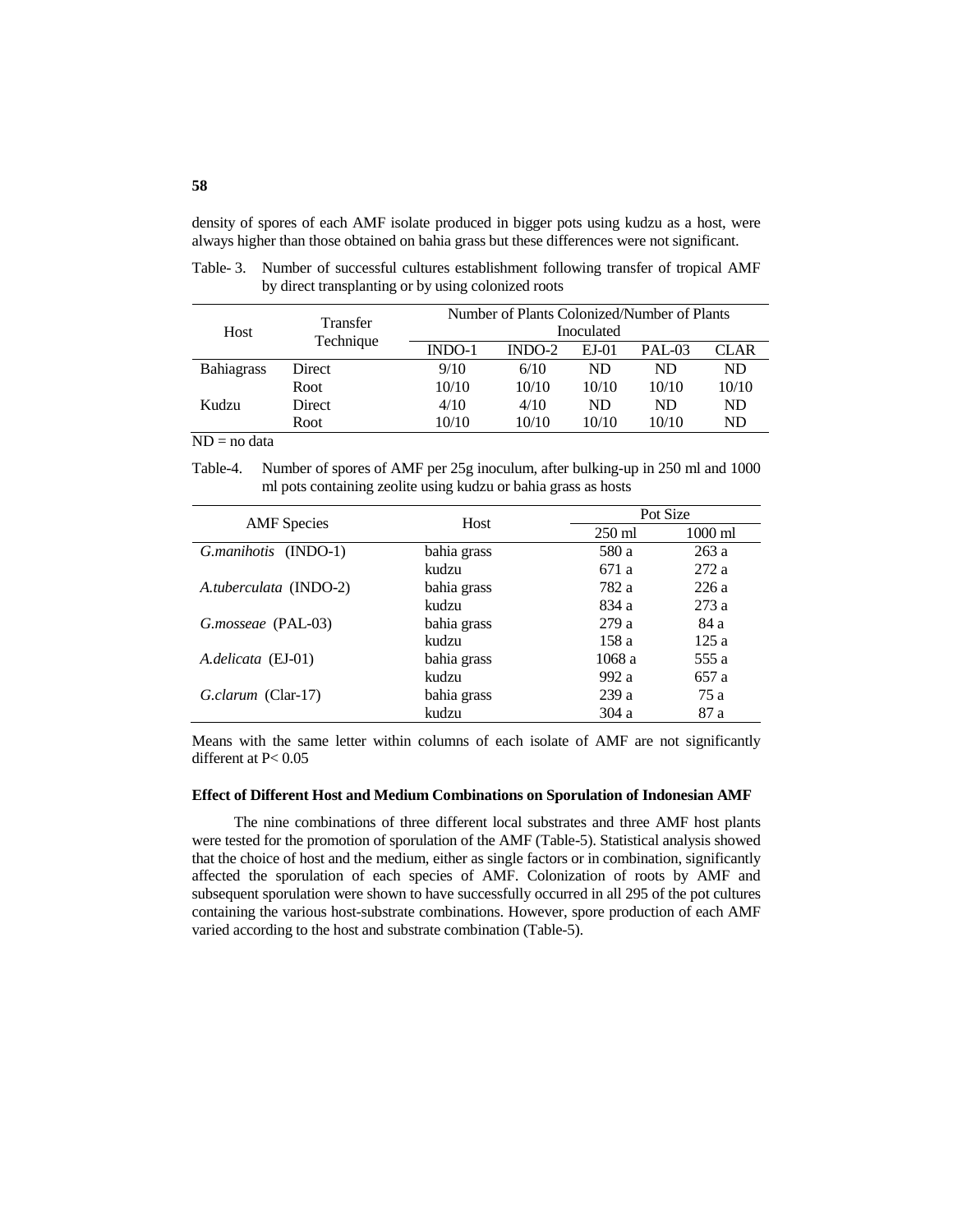| Inoculation treatment   | Substrate | Number of spores per gram of inoculum |                  |                 |  |
|-------------------------|-----------|---------------------------------------|------------------|-----------------|--|
|                         |           | Kudzu                                 | Sorghum          | Bahia grass     |  |
| A. delicata (EJ-01)     | inolite   | 216 a                                 | $70$ def         | 166 b           |  |
|                         | zeolite   | 107c                                  | $100 \text{ cd}$ | 105c            |  |
|                         | sand      | 61ef                                  | 91 cde           | 55f             |  |
| G. manihotis (INDO-1)   | inolite   | 42h                                   | 35 b             | 38 <sub>b</sub> |  |
|                         | zeolite   | 18 <sub>b</sub>                       | 41 b             | 22h             |  |
|                         | sand      | 33 b                                  | 81 a             | 24c             |  |
| A. tuberculata (INDO-2) | inolite   | 49 hc                                 | 33 cd            | $25 \text{ cd}$ |  |
|                         | zeolite   | $61$ ab                               | 41 bc            | 45 hc           |  |
|                         | sand      | 83 a                                  | 32 cd            | 12d             |  |
| G. mosseae $(PAL - 03)$ | inolite   | 62a                                   | 18 <sub>b</sub>  | 18 b            |  |
|                         | zeolite   | 4 b                                   | 10 <sub>b</sub>  | 4 b             |  |
|                         | sand      | 21h                                   | 30 <sub>b</sub>  | 15 <sub>b</sub> |  |

Table-5 The effect of substrates and host on the sporulation of Indonesian AMF

Means followed by same letters within the columns and rows for each fungus are not significantly different at  $P < 0.05$ 

Comparing the nine host-substrate treatments on spore production of *G. manihotis*, the highest spore densities (81 spores  $g^{-1}$  of substrate) were produced in the combination of sandsorghum, whilst the lowest spore densities  $(24 \text{ spores } g^{-1} \text{ of substrate})$  were produced in sandbahia grass. No significant differences were observed between the rest of the treatments. The highest spore production of *A. tuberculata* was achieved either in sand-kudzu (83 spores g<sup>-1</sup> of substrate) or in zeolite-kudzu (61 spores  $g^{-1}$  of substrate) combinations. Kudzu-inolite was significantly the best combination for producing spores of both *A. delicata* and *G. mosseae* (i.e. 216 spores  $g^{-1}$  of substrate and 62 spores  $g^{-1}$  of substrate respectively). Combinations of sand and bahia grass were the two materials which had been previously used as a substrate medium and plant host respectively for establishing open pot cultures of AMF at the IUC-IPB in Indonesia. Table-5, shows that modification of this host-substrate combination can significantly increase the production of spores.

# **D I S C U S S I O N**

The initial attempts to obtain pot cultures of Indonesian AMF from spores recovered directly from the field had limited. This may be due to several reasons: e.g. the spores may have had low germination capacity (Tommerup, l992); the spores may have been parasitised by indigenous microflora (INVAM, l990); the spores may not have been adapted to the environment used for isolation; the spore may have been constitutively dormant (INVAM,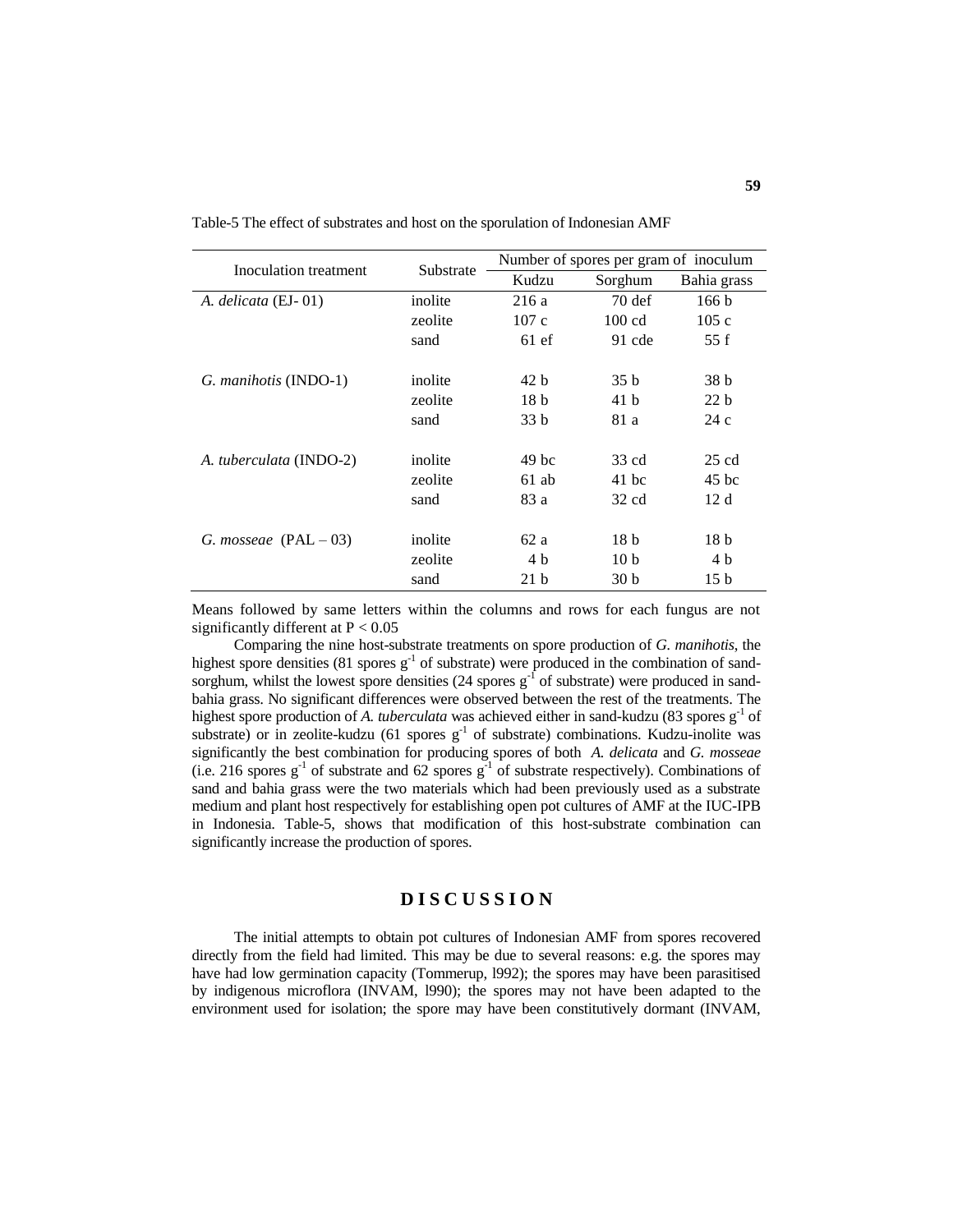l991); or the selection of host and soil medium or the growth room and greenhouse conditions may have been inappropriate (INVAM, l991; Dodd and Thomson, l994). To improve the success rate of pot-culturing of tropical AMF, the trapping of the indigenous propagules present in the soil to induce their sporulation prior to pot culture establishment is recommended (Dodd and Thomson, l994). To provide optimum conditions for the trap cultures, a suitable medium (substrate, nutrition and pH) and appropriate mycotrophic host plants is also recommended (INVAM, l991). Pot cultures of AMF can then be initiated using spores recovered from the trap cultures. Following consideration of these statements, it was decided to select different substrate mixes, to adjust the pH and to adapt culture procedures to tropical conditions.

Initial testing of twelve substrates, it was found that terragreen was the most suitable medium for both the growth of the host and for colonization by the tropical AMF. The main advantages in using this clay-based substrate for pot-culturing of AMF is the physical structure it possesses which promotes good aeration and root development, coupled with the adsorptive capacity of the clay. This latter property means that this substrate slowly releases added nutrients, particulary phosphate, thus reducing the need for frequent application of fertilizer.

The limited success in obtaining subcultures of tropical AMF using other soil-less media may be due in particular to the inappropriate pH of the medium and pH of water used for watering for both the growth of the host and colonization by AMF. Previous studies have shown the importance of medium pH for germination and establishment of AMF (INVAM, 1992). Some fungi particulary those isolated from tropical soil, prefer low pH conditions (Sieverding, 1991; Dodd, pers. comm.), whilst others may require alkaline conditions. For example, spore germination of *Acaulospora laevis* was optimum at pH 4.5 and this germination capacity was reduced by 10% in neutral or alkaline conditions (Hepper 1984). In contrast, some *Glomus* spp. have a neutral to alkaline pH for optimum germination (Siquera *et al*.,1984). Mixed soil-less substrates used in the experiment, except terragreen, had a pH greater than 7.4. This may mean that they were too alkaline for both growth of the host and of the indigenous AMF.

In these results, using kudzu as a host for culturing the tropical species of AMF which were recovered from acid soil (*G. manihotis*, *E. colombiana* and *A. tuberculata*) and a slightly acid soil (*A. delicata*), the fungi failed to colonize the host under alkaline conditions. In contrast, when a medium with lower pH was used (i.e. the terragreen substrate), successful colonization by these species occurred. Of the two host plants tested, kudzu grew better across the pH range of 4.3-8.2, whilst bahia grass grew well only in acidic conditions (Table-2). This may be a reason for the failure of subcultures of tropical AMF to establish when using bahia grass grown in alkaline conditions. Due to this sensitivity of the host to pH, special consideration is required when choosing a suitable host for specific isolation of AMF. The success rate in culturing indigenous AMF can be increased if the pH of the growth substrate is adjusted close to that from where the spores were extracted. A practical consequence is that information about the origin of the isolate (edapho-climatic, host preference, pH and substrates) is required for successful subculturing species of AMF. Further studies to determine the effect of different soil-less media on tropical AMF colonization using an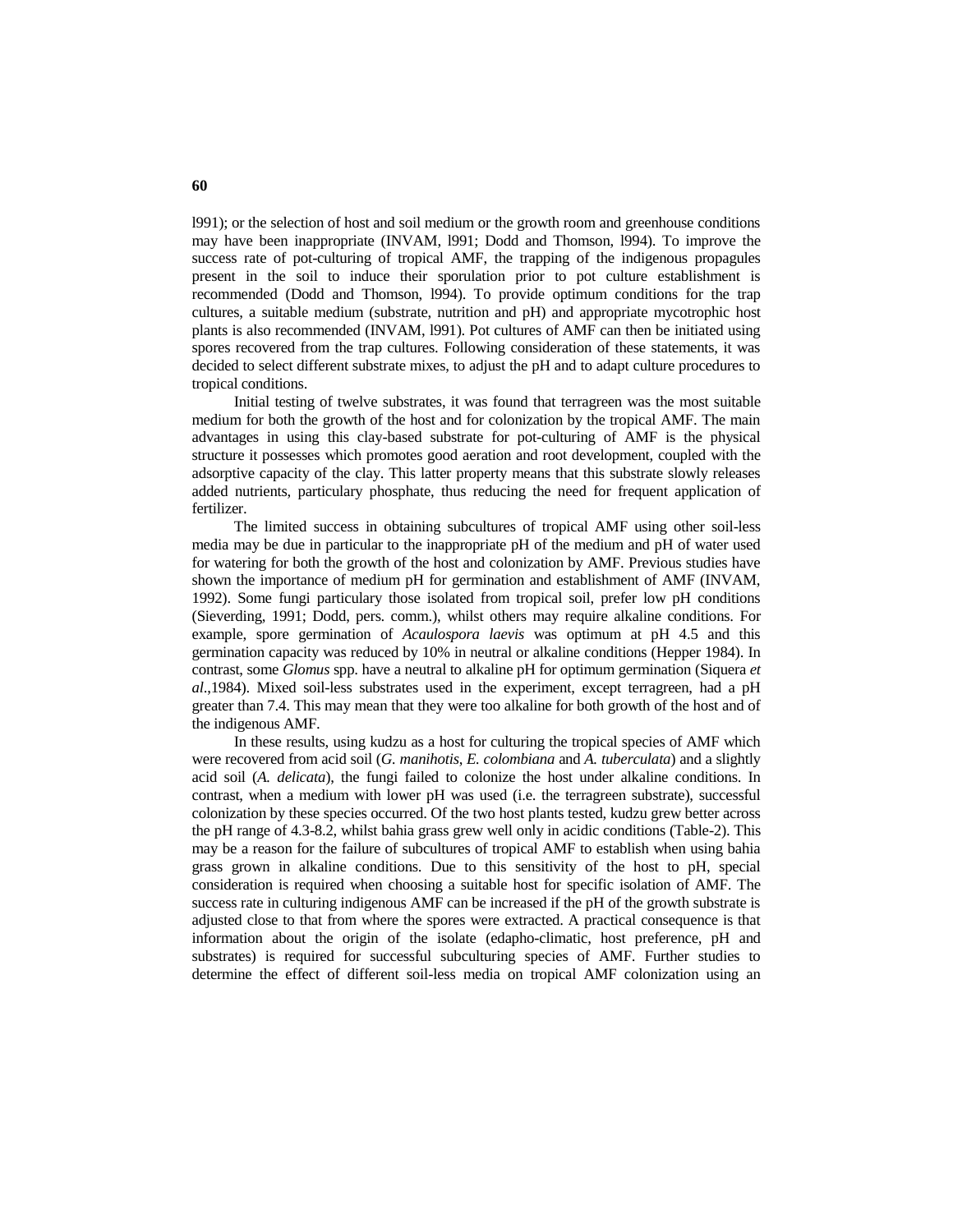appropriate host, and with the pH adjusted to a value similar that of the soil of origin is recommended.

As a result of the early experiments, terragreen was chosen as a suitable substrate for culturing tropical AMF. There is a disadvantage, however, in using this substrate directly. The heterogenous nature of the particle size means that after some time most of the fine particles in the pot culture will accumulate in the bottom  $1/3-1/2$  of the pot. This can create an imbalance in water-availability down the pot, and the water capillarity from the base to the top is poor (INVAM, 1991). As a consequence the bottom portion of the pots are always wet and suffer from poor aeration. In addition, the fine particles may contain most of the easily accessible nutrients e.g. P (Dodd, pers. comm.). Thus untreated terragreen can be unsuitable for mycorrhizal root colonization and the length of root colonized may be limited. The inoculum quality, however, can be improved by using a homogenous large particle size. This can be achieved by sieving terragreen to remove the fine particles and collecting only the particles retained in a 1.4 mm mesh sieve. Further analysis of terragreen showed a high level of bicarbonate extractable-P (Wadham, pers. comm.) which could result in a poor level of colonization by certain AMF e.g. *Scutellospora heterogama* (Dodd, pers. comm).

Washing the terragreen (after sieving) and adding known nutrients using  $1/2$  strength Hoagland's solution minus P (INVAM, l990) improved the proportion of root length colonized and stimulated early sporulation of AMF. It was also noted that the trace element concentration in the Hoagland's solution recipe reported by INVAM (l990) was 10 fold higher that it should have been (INVAM, l991). This higher concentration, however, does not apparently cause any negative effect on the development of mycorrhizas. High concentrations of these trace elements and presence of MES {2-(N-Morpholino)ethanesulfonic acid} with sulphur-containing compounds, stimulated the mycelial development of *G. manihotis* (INDO-1) (Setiadi, 1996). It has been reported previously that some sulphur-containing compounds can stimulate the development of mycelium from spores of the AMF. For example, sulphite was shown to increase hyphal growth of some *Glomus* species (Andrade and Barea, l994), and application of potassium sulphite can increase in hyphal length by up to 20 times for *Glomus* spp. (Hepper, 1986). Further investigation is required to determine whether the hyphal stimulation is due to the high concentration of trace elements or to the presence of MES or both.

Zeolite is an alternative and inert soil-less medium that is equivalent to terragreen. It is preferred for use in Indonesia because it is easy to obtain, the chemical and physical properties are relatively uniform (compared to soil), it is high in cation exchange capacity (thus reducing fertilizer inputs) has good aeration, and a good water retention capacity (compared with sand). Further research on increasing the sporulation of tropical AMF by manipulation of nutrient levels, and by using alternative hosts, in a zeolite medium is recommended.

Large numbers of spores provided from pot cultures are required, not only for research purposes but more importantly as inoculum for field application (Douds and Schenck, 1990). Using appropriate host-substrate combinations, the sporulation of tropical AMF can be enhanced, as has been shown here (Table-5). It was previously thought that pot-culturing of AMF in large containers resulted in higher spore concentrations than when small pots were used (Ferguson and Menge, 1982), but in this study a contradictory result was noted. Spore production was relatively higher in small pots than in larger pots. The lower spore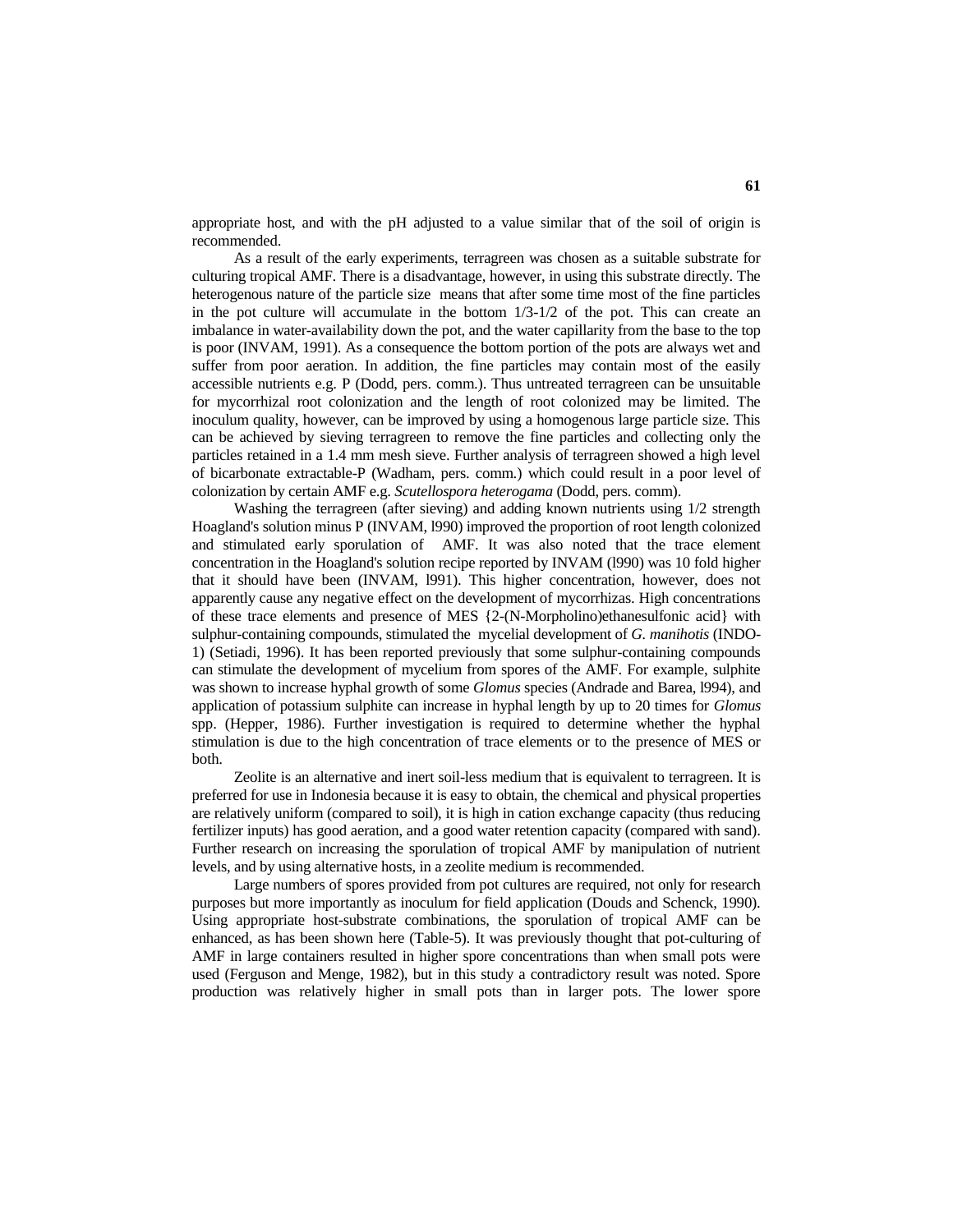concentrations in the bigger pots, may have resulted from substrate dilution, thus the number of spores per gram of inoculum was less.

Once the choice of appropriate host and medium had been determined, it was decided to modify culture methodology. A simple glass tube culture system for the establishment of pure pot-cultures of tropical indigenous AMF from single spores was devised (Setiadi, 1996). The test tube system described here has been shown to increase the success rate of initial AMF single spore culture establishment of AMF. The advantages of using this technique for starting pure pot cultures are:

- (a) The system avoids spore detachment from the root, because there is no initial disturbance due to watering for at least 2 weeks.
- (b) Plugging of the tube with cotton wool helps to prevent water loss and thus creates suitable conditions for spore germination.
- (c) The tubes can be easily checked under the microscope for colonization without disturbing the roots.
- (d) The small volume of the tube facilitates the spread of the mycelium between the roots.
- (e) Up to 40 new pure pot cultures can be generated from a single tube by inoculating fragments (0.5-1 cm) of infected root from the colonized seedlings onto the root of appropriate host seedlings.

# **LITERATURES CITED**

- Andrade, G., and Barea, J.M. (1994). Germination and growth of Glomus clarum with maize (Zea mays. L.) under aseptic condition in minirhizotron. Abstract.  $4<sup>th</sup>$  ESM. Estacion Experimental del Granada. pp. 129.
- Becard, G., and Piche, Y. (l990). Physiological factors determining vesicular-arbuscular mycorrhizal formation in host and non host Ri T-DNA transformed roots. *Can. J. Bot.*  68, 1260-1264.
- Becard, G., and Piche, Y. (l992). Establishment of vesicular arbuscular mycorrhiza in root organ culture: Review and proposed methodology.. *In Methods in Microbiology.* Vol 24. (Norris, J.R. Read, D.J. and Varma, A.K.,eds). Academic Press. London. pp 89-108
- Dehne,H.W., and Backhaus, G.F. (1986). The use of vesicular- arbuscular mycorrhizal in plant production. I. Inoculum production. *J. Plant Dis. Protec.* 93, 415-424.
- Dodd, J.C., and Thomson, B.D. (1994). The screening and selection of inoculant arbuscular mycorrhizal and ectomycorrhizal fungi. *Plant Soil* 159, 149-158.
- Douds, D.D., and Schenck, (1990). Increased sporulation of vesicular- arbuscular mycorrhizal fungi by manipulation of nutrient regimes. *Appl. Environ. Microbiol.* 56, 413-418.
- Elmes, R.P., Hepper, C.M., Hayman, D.S., and O'Shea, J. (1983). The use of vesicular arbuscular mycorrhizal roots grown by the nutrient film technique as inoculum for field sites. Ann. Appl. Biol. 104, 437-441.
- Ferguson, J.J., and Menge, J.L. (1982). Factors that affect production of endomycorrhizal inoculum. *Proc. Flo. State Hortic. Soc.* 95, 37-39.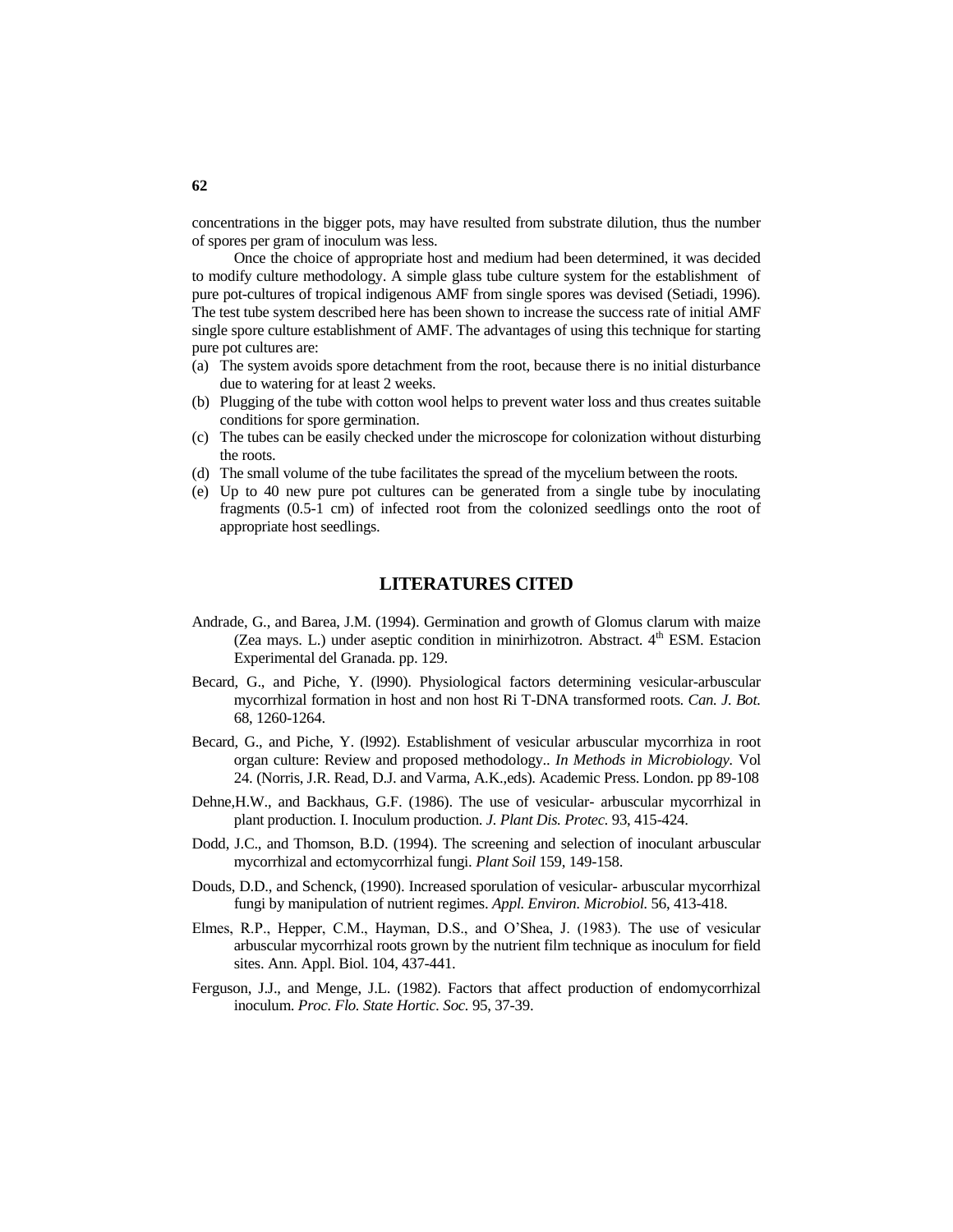- Feldmann, F., and Idczak, E. (1992). Inoculum production of vesicular-arbuscular mycorrhizal fungi for use in tropical nursery. *In Methods in Microbiology*. Vol 24. (Norris, J.R., Read, D.J., and Varma, A.K., eds). Academic press. London. pp 1-21.
- Hepper, C.M. (1984). Isolation and culture of mycorrhizal (VAM) fungi. *In* VA Mycorrhizae. (Powell, C.L. and Bagyaraj, D.J., eds). CRS Press. Boca Raton, Florida. pp. 95-125.
- Hepper, C.M. (1986). Growth of hyphae from Glomus spores in the presence of sulphurcontaining compounds. pp. 527-530. Abstract 1<sup>st</sup> ESM. Dijon. INRA.
- Hung, L.L., and Sylvia, D.M. (1988). Production of vesicular-arbuscular mycorrhizal fungus inoculum in aeroponic culture. *Appl. Environ. Microbiol.* 54, 353-357.
- Hung, L.L., Okeefe, D.M., and Sylvia, D.M. (1991). Use of a hydrogel as a sticking agent and carrier of vesicular-arbuscular mycorrhizal fungi. *Mycol Res* 95, 427-429.
- Invam, (1990). *INVAM Newsletter.* Vol 1(1),p 12.
- Invam, (1991). *INVAM Newsletter*. Vol 1(2),p 12.
- Invam, (1992). *INVAM Newsletter*. Vol 2(1),p 5.
- Piche, Y., Simon, L., and Segun, A. (1994). Genetic manipulation in vesicular-arbuscular fungi. *In* Management of Mycorrhizas in Agriculture, Horticulture and Forestry. (Robson, A.D., Abbott, L.K., and Malajczuk, N.,eds). Kluwer Academic Publ. Netherlands. pp 171-178
- Jeffries, P., and Dodd, J.C. (1991). The use of mycorrhizal inoculants in forestry and agriculture. *In Handbook of Applied Mycology: Soil and Plants.* Vol 1. (Arora, D.K. Rai, B. Mukerji, K.G. Knudsen, G.R., eds). Marcel Dekker, New York. pp 155-186.
- Setiadi,Y. 1996. Working with Arbuscular-mycorrhizal fungi for tropical condtions. Inter University Report. Unpublished
- Sieverding, E. (1991). *Vesicular-Arbuscular Mycorrhizal Management in Tropical Agrosystems.* (GTZ). Federal Republic of Germany. pp. 371.
- Siquera, J.O., Hubbell, H., and Mahmud, A.W. (1984). Effect of liming on spore germination, germ tube growth and root colonization by vesicular-arbuscular fungi. *Plant Soil* 76, 115-124.
- Strullu, D.G., and Plenchette, C. (1991). The entrapment of *Glomus* sp. in alginate beads and their use as root inoculum. *Mycol Res* 95, 1194-1196.
- Sylvia, D.M., and Jarstfer. A.G. (1992). Sheared-root inocula of vesicular-arbuscular mycorrhizal fungi. *Appl. Environ. Microbiol* 58 , 229-232.
- Sylvia, D.M., and Jarstfer, A.G. (1994). Production of inoculum and inoculation with arbuscular mycorrhizal fungi. *In Management of Mycorrhizas in Agriculture, Horticulture and Forestry*. (Robson, A.D, Abbott, L.K. and Malajczuk, N., eds). Kluwer Academic Publ. Netherlands. pp 231-238.
- Tommerup, I.C. (1992). The role of mycorrhiza in plant population and communities. Hyphahypha interactions of vesicular-arbuscular mycorrhizal fungi and the qonsequences for population biology. *Mycorrhiza* 1, 123-127